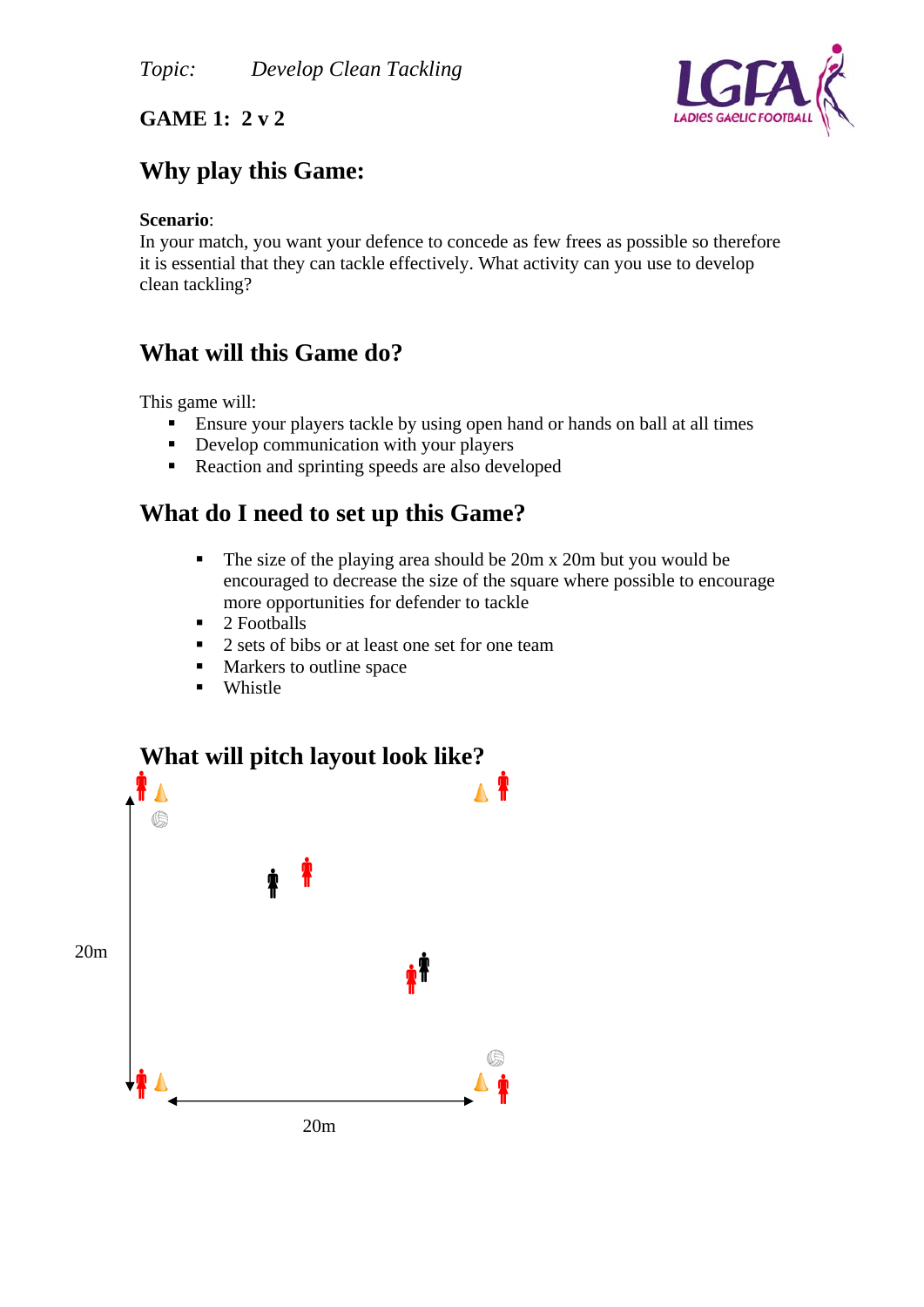# **How do you play this Game?**

#### **Start of Play:**

- Balls starts at two corners
- **Play begins when ball played in from one corner to an attacking player**

#### **Rules of Play:**

- Object of game is to gain possession of ball from a corner and pass to team mate in square for them to pass back to another corner
- **Players must then start again by getting possession of other ball from a** different corner
- Coach can stop game at any time and highlight how the players are tackling. They must keep their hands off the player and tackle only with the open hand or hands
- **Player must pass to team mate before playing back to another corner**
- Coach should focus on the tackling rather the attacking play
- This should be moving at high pace and players should be alternated regularly

### **How do you score in the Game?**

Attacking team get a point for every successful pass back to a corner

### **What changes can be made to the Game?**

|               | <b>How can I make the Game Easier?</b>                                                         | <b>How can I make the Game Harder?</b>                                                                                            |
|---------------|------------------------------------------------------------------------------------------------|-----------------------------------------------------------------------------------------------------------------------------------|
| <b>Space</b>  | Decrease space in each zone (this<br>will ensure defenders are closer at<br>all times)         | Increase space in each zone (this will<br>ensure high pace and more space to<br>cover)                                            |
| <b>Task</b>   | Remove limit of passes before<br>playing to a corner                                           | Set number of passes before having to<br>return to a corner<br>Players are not allowed to solo or bounce<br>- first time football |
| Equipment     | Add number of footballs                                                                        | Play game with just one football                                                                                                  |
| <b>People</b> | Decrease number of attackers (eg) 2<br>defenders v 1 attackers rather than 2<br>v <sub>2</sub> | Decrease number of defenders (eg) 2<br>attackers y 1 defender                                                                     |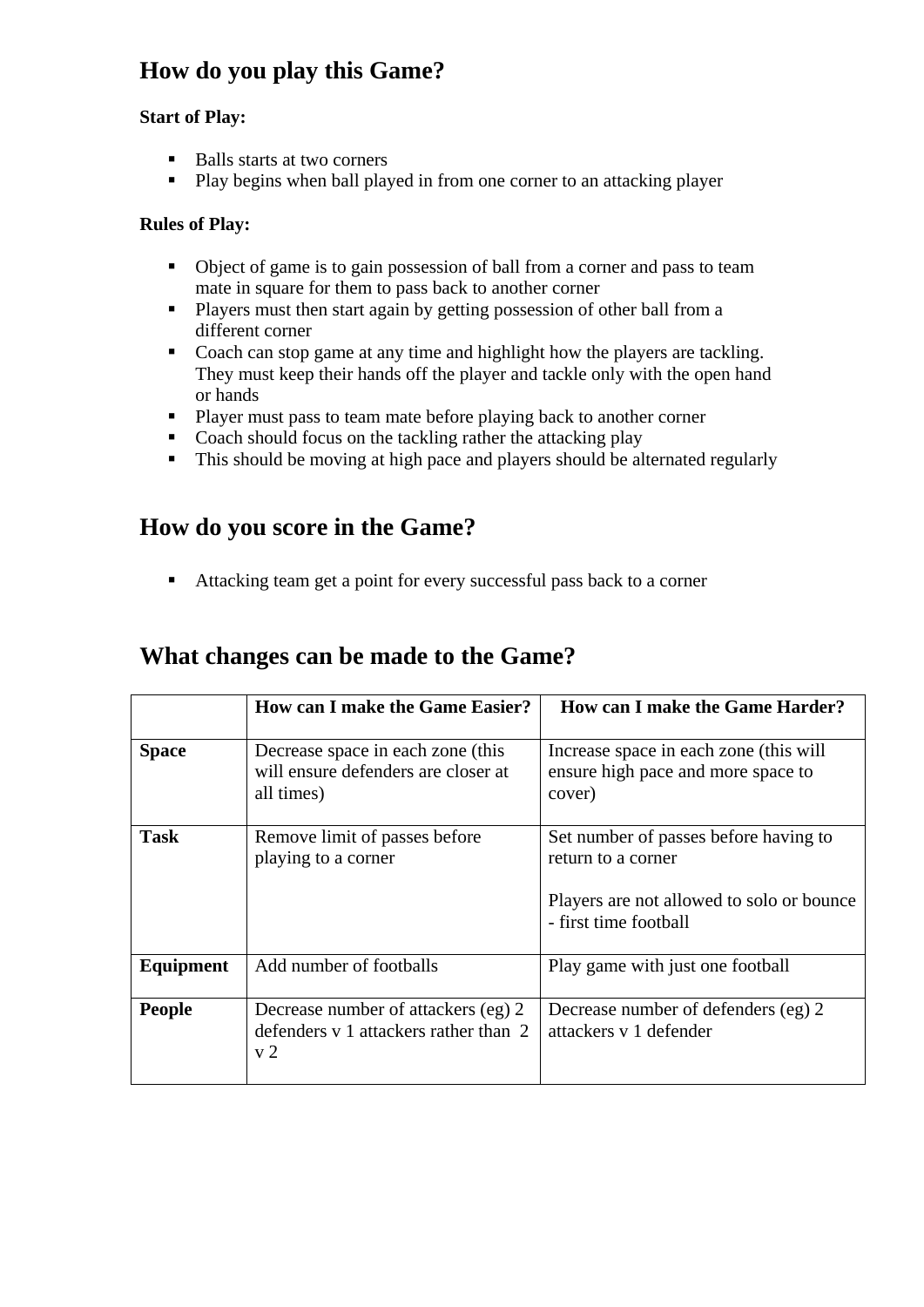# **What are the Common Problems to watch out for:**

| <b>Problem</b>                         | <b>Solution</b>                             |
|----------------------------------------|---------------------------------------------|
| Players not tackling with open hand or | Players must not attempt tackle until clear |
| hands                                  | sight with open hand or hands               |
| Defending players not reacting to new  | Defenders are responsible for their own     |
| ball quick enough                      | player only                                 |
| Lack of movement of players            | First time football at all times so must be |
|                                        | in support                                  |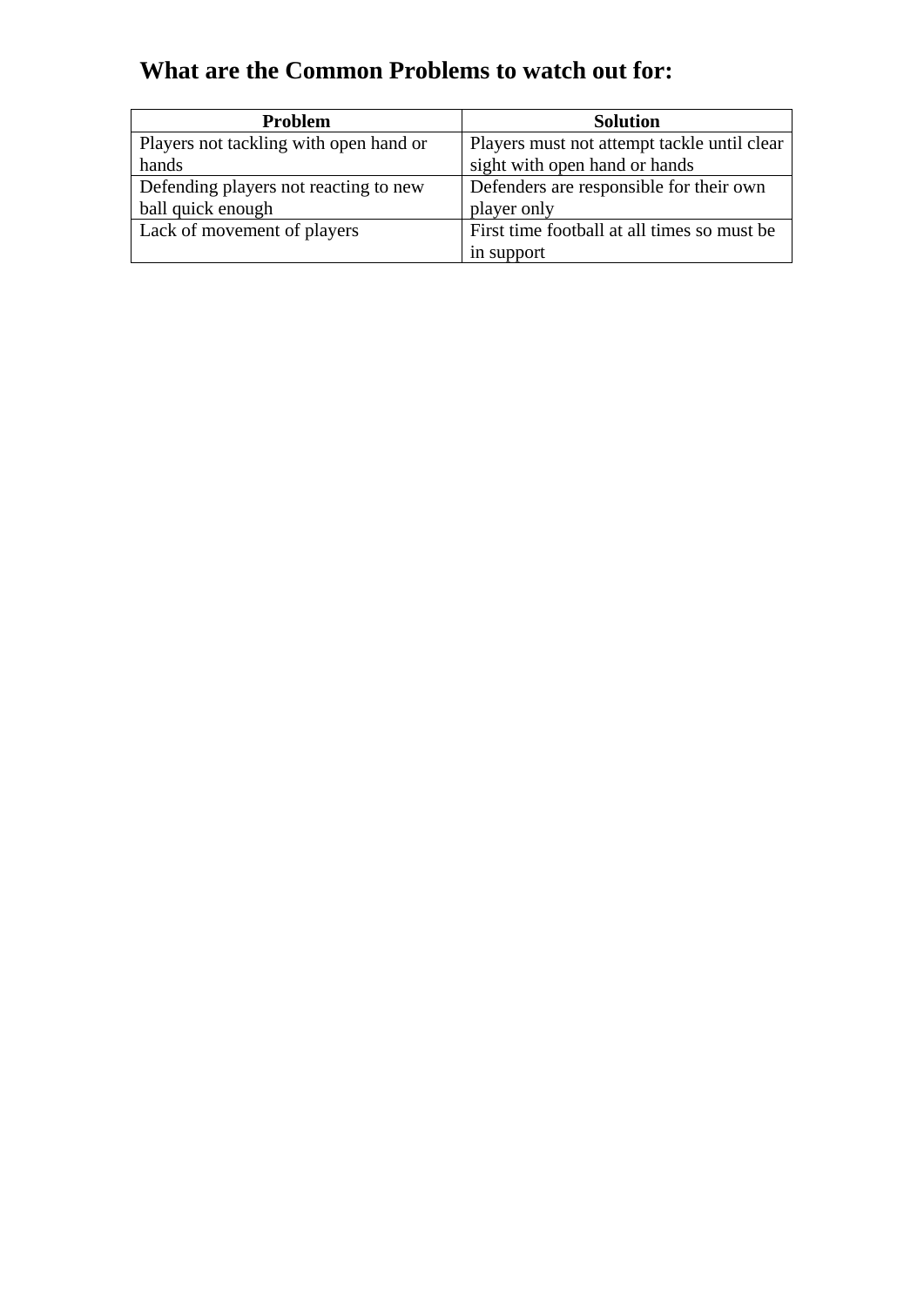

#### **GAME 1: GLADIATORS**

### **Why play this Game:**

#### **Scenario**:

Your defenders find it difficult to tackle a player running at them without conceding frees. What activity should you use to work on this in training?

### **What will this Game do?**

This game will:

- **Ensure defenders practice the skill of stopping a player running at them with** conceding frees
- Develop ability of attackers to go past a player
- **Increase communication throughout your team**

### **What do I need to set up this Game?**

- 6 Footballs
- Cones to mark channels
- Whistle

# **What will pitch layout look like?**

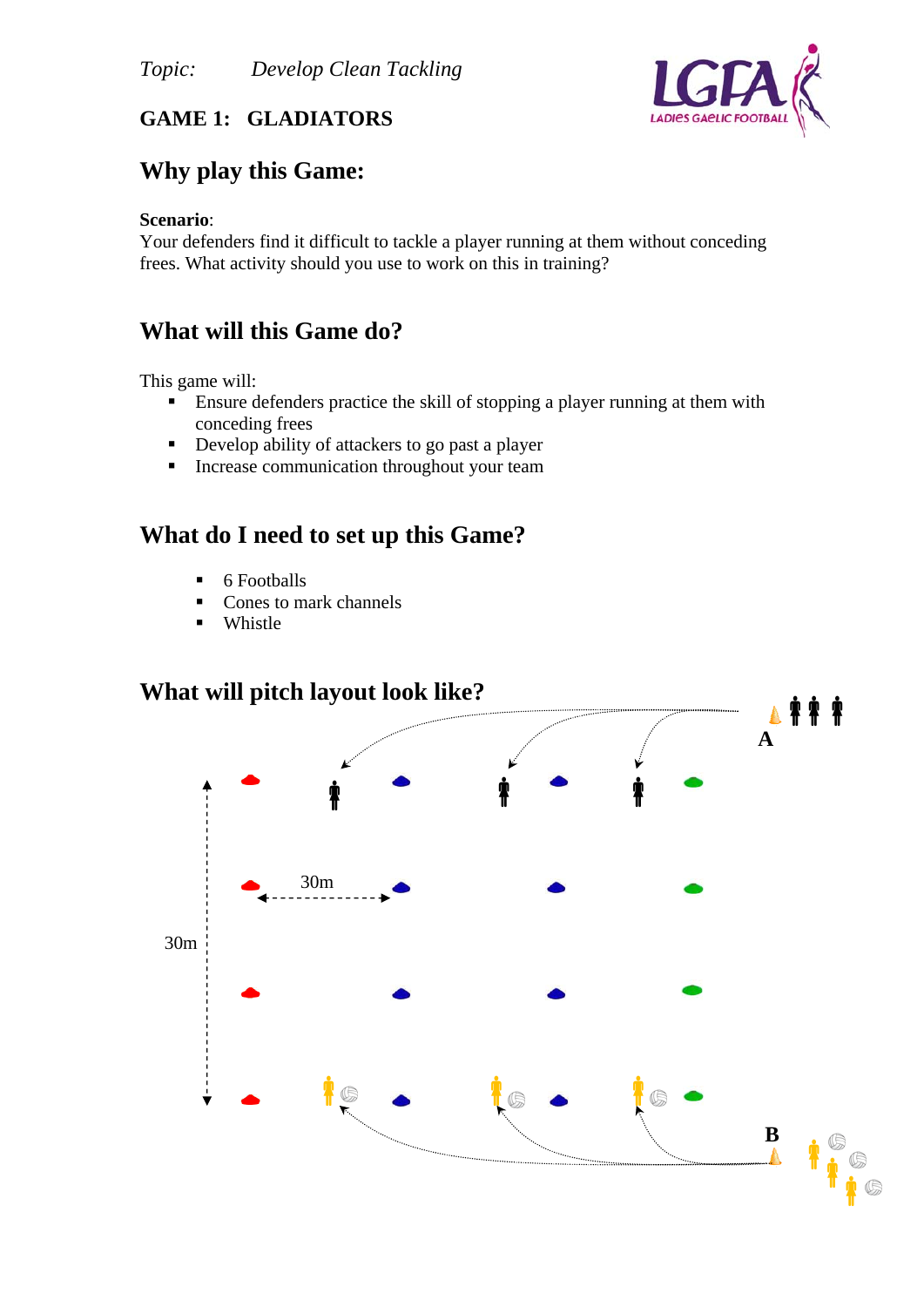# **How do you play this Game?**

#### **Start of Play:**

Coach sounds whistle and first three attackers and three defenders enter grids

#### **Rules of Play:**

- All rules of Ladies Gaelic Football can apply
- 3 defenders start at cone A at one side of the grid and 3 attackers at cone B on other side
- $\blacksquare$  Each attacker has a ball
- **•** Defenders must decide before whistle which attacker they will follow
- On whistle, attackers then run at random into a 'Gladiator' channel (one attacker in each)
- Defenders track their own player to the grid they run to and must try and prevent them from getting from one end to the other by tackling, shadowing and dispossessing – clean tackling
- Attackers must play ball every 4 steps

### **How do you score in the Game?**

■ Attackers get a point for every time they get through grid successfully while defenders get a point for every attack they break down

#### **What changes can be made to the Game?**

|               | <b>How can I make the Game Easier?</b>                                                                  | How can I make the Game Harder?                                                                                                                                                                         |
|---------------|---------------------------------------------------------------------------------------------------------|---------------------------------------------------------------------------------------------------------------------------------------------------------------------------------------------------------|
| <b>Space</b>  | Increase width of channels                                                                              | Decrease width of channels                                                                                                                                                                              |
| <b>Task</b>   | Players can start at end of set<br>channels so defenders are ready for<br>attack – less decision making | Use one football per group and attackers<br>work as team to get ball to other side of<br>grid. Must pass ball along channels as<br>cannot move from own channel -<br>defenders must time run and tackle |
| Equipment     | When attackers drops football they<br>can pick up and continue attack                                   | Add goal posts/poles/cones to end and<br>attacker must fist over point at end of<br>attack                                                                                                              |
| <b>People</b> | Leave one defender in each square<br>of channel so just have to defend<br>their square                  | Increase number of attackers                                                                                                                                                                            |